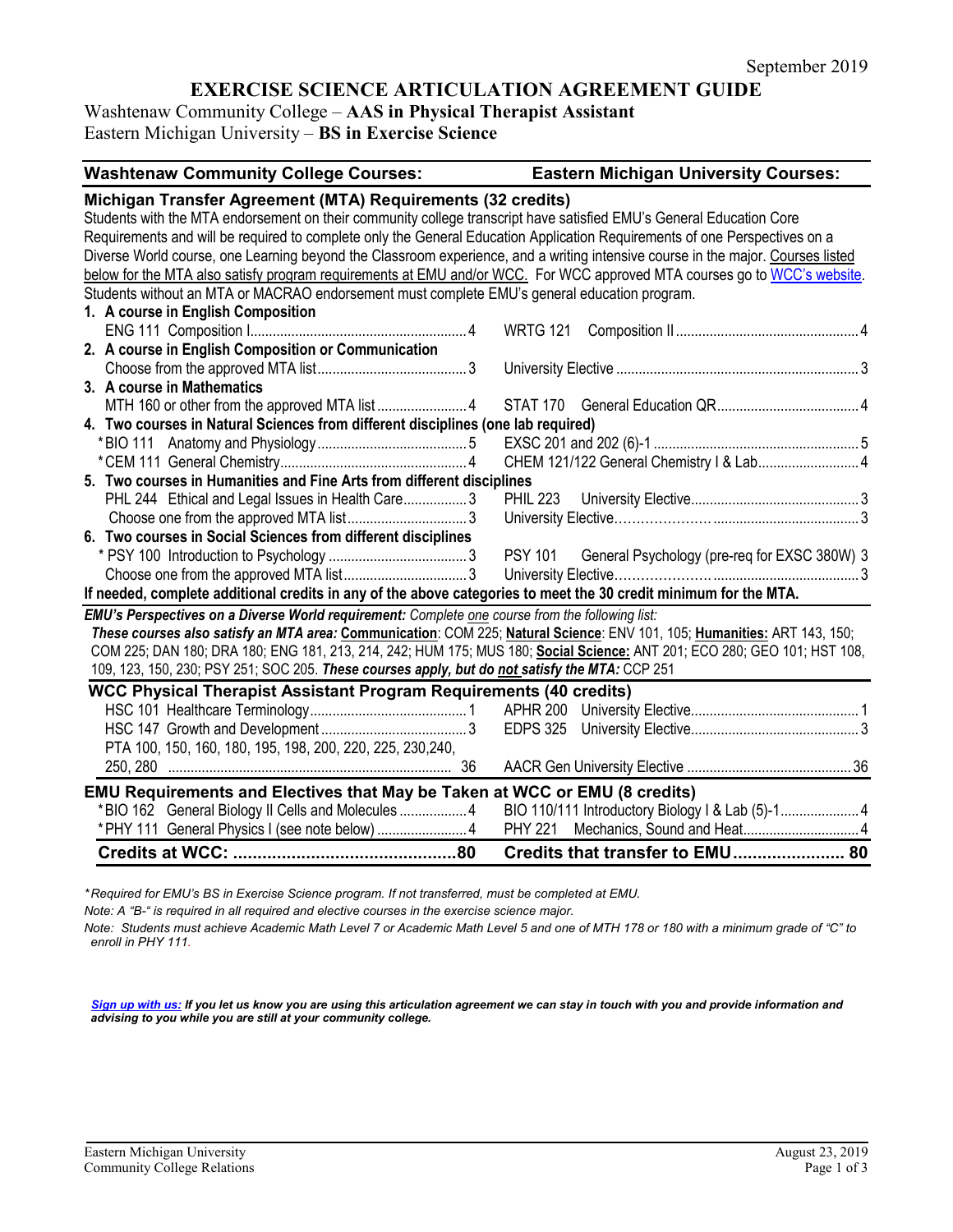## **EXERCISE SCIENCE ARTICULATION AGREEMENT GUIDE**

Washtenaw Community College – **AAS in Physical Therapist Assistant** Eastern Michigan University – **BS in Exercise Science**

## **Completion of the BS in Exercise Science at EMU**

#### **Major Requirements (41 credits)**

*A "B-"or higher is required in all required and elective courses in the exercise science major.*

#### **Required Courses (35 credits)**

| <b>EXSC 205</b> | Quantitative Mthds in Exercise Science3 |  |
|-----------------|-----------------------------------------|--|
| <b>EXSC 300</b> |                                         |  |
| <b>EXSC 305</b> |                                         |  |
| 1EXSC 380W      | Exercise and Sport Psychology3          |  |
| <b>EXSC 405</b> |                                         |  |
| <b>EXSC 410</b> |                                         |  |
| <b>EXSC 430</b> | Clinical Exercise Electrocardiology 3   |  |
| 1EXSC 431W      |                                         |  |
| <b>EXSC 432</b> | Exercise Programming and Prescription3  |  |
| <b>EXSC 433</b> | Princ of Sport Performance Training3    |  |

#### **Elective Courses (6 credits)**

Choose 2 courses from the following. EXSC 408 Exercise Epidemiology (3) EXSC 412 Endurance Training and Performance (3) EXSC 415 Diabetes and Obesity (3) EXSC 418 Human Cadaver Laboratory (3) EXSC 419 Sports Supplements & Ergogenic Aide (3) EXSC 435 Echocardiography (3)

## **LBC Requirement (0-3 credits)**

One Learning Beyond the Classroom (LBC) course or noncredit experience must be completed at EMU. Consult advisor for options.

### **University Electives (3 credits)**

Under this agreement, a minimum of 3 elective credits must be completed at EMU. Upper level EXSC courses are recommended.

#### **Sample Full time Sequence:**

*Courses may not be offered every semester. Consult advisor to plan a program of study.*

|          | <b>Fall Semester Start</b> | $(13 \text{ credits})$ |
|----------|----------------------------|------------------------|
|          |                            |                        |
| EXSC 300 |                            |                        |
|          |                            |                        |
|          |                            |                        |

#### **Winter (16 credits)**

| ,,,,,,,,,       |                                               | $110$ viverty |
|-----------------|-----------------------------------------------|---------------|
| <b>EXSC 410</b> |                                               |               |
| EXSC 430        |                                               |               |
|                 | EXSC 431W F, W; pre-req EXSC 300 & admitted 3 |               |
|                 | EXSC 432 F, W; pre-req EXSC 410 & admitted3   |               |
|                 |                                               |               |

## **Summer (15 credits)**

| EXSC 305 F, W, S; pre-req PHY 221 & EXSC 201 & 202  3 |
|-------------------------------------------------------|

Students who successfully complete the Physical Therapist Assistant program at WCC prior to transferring to EMU will have EXSC 144, EXSC 330L4, and EXSC 480L4 waived.

*1 Satisfies EMU's Writing Intensive requirement.* 

*Note: It is recommended you contact EMU as soon as you are considering transferring to receive advising. Please see the contact information for EMU on the third page. .*